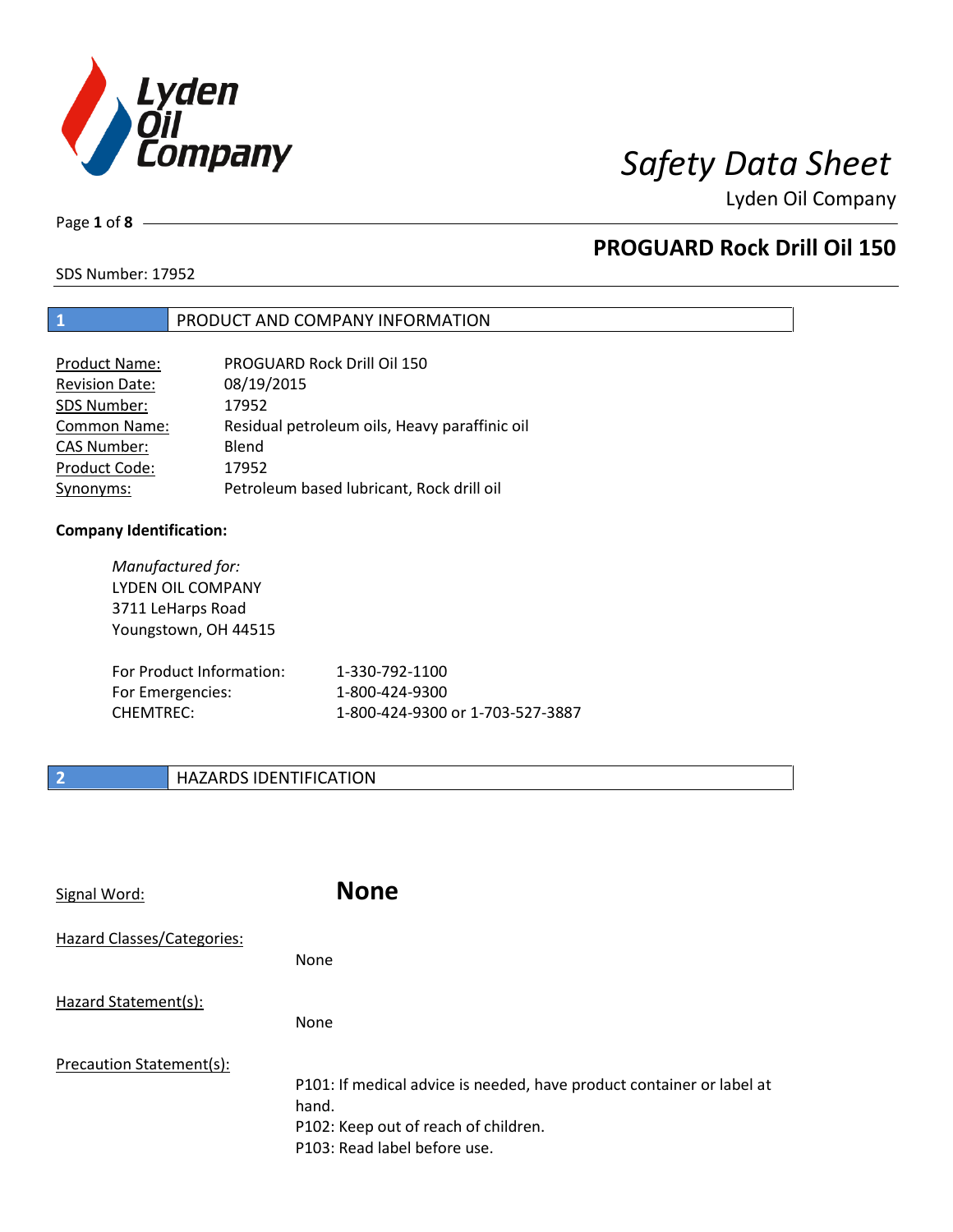

Page **2** of **8**

## **PROGUARD Rock Drill Oil 150**

SDS Number: 17952

Other Hazard Statement(s):

Repeated exposure may cause skin dryness or cracking.

|  | COMPOSITION / INFORMATION ON INGREDIENTS |
|--|------------------------------------------|
|--|------------------------------------------|

Ingredients:

*Mixture of the substances listed below with nonhazardous additions.*

| <b>Chemical Name</b>                                      | <b>CAS Number</b> | Percentage |
|-----------------------------------------------------------|-------------------|------------|
| Distillates (petroleum), solvent-dewaxed heavy paraffinic | 64742-65-0        | 40-60      |
| Residual oils, petroleum, solvent dewaxed                 | 64742-62-7        | $40 - 60$  |
| Additives                                                 | N/A               |            |

*\*Any concentration shown as a range is to protect confidentiality or is due to batch variation.*

| <b>FIRST AID MEASURES</b> |
|---------------------------|
|                           |

### Description of First Aid Measures:

| Inhalation:   |                                                                                                                   |
|---------------|-------------------------------------------------------------------------------------------------------------------|
|               | If symptoms develop, move victim to fresh air. If symptoms persist,<br>obtain medical attention.                  |
| Skin Contact: |                                                                                                                   |
|               | Wash with soap and water. Remove contaminated clothing and wash<br>before reuse. Get medical attention if needed. |
| Eye Contact:  |                                                                                                                   |
|               | Rinse opened eye for several minutes under running water. If<br>symptoms persist, consult medical attention.      |
| Ingestion:    |                                                                                                                   |
|               | Rinse mouth with water. If symptoms develop, obtain medical<br>attention.                                         |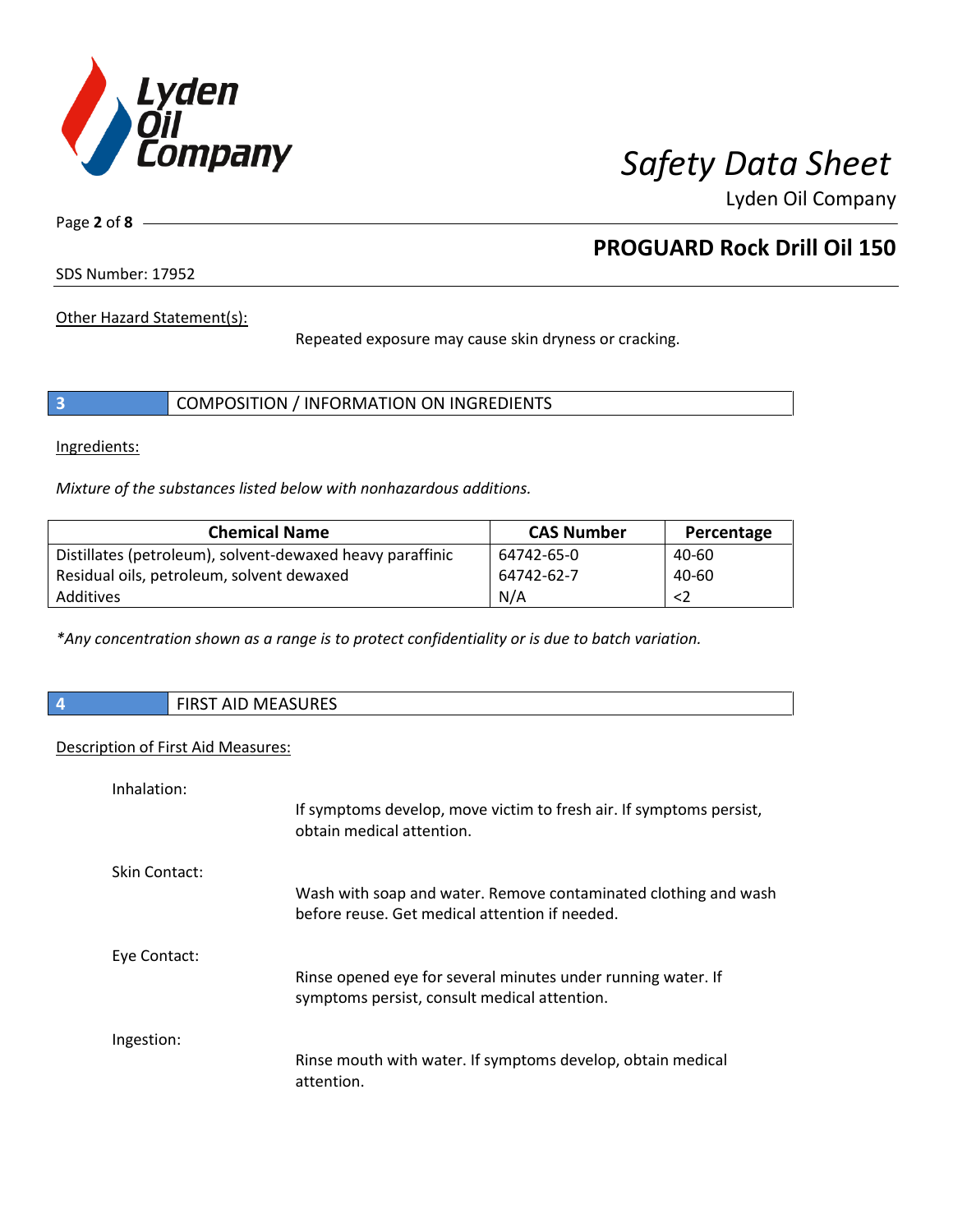

**PROGUARD Rock Drill Oil 150**

Lyden Oil Company

SDS Number: 17952

Page **3** of **8**

| Symptoms and Effects, both acute and delayed:         | No further relevent data available.                                                                                                                                                               |
|-------------------------------------------------------|---------------------------------------------------------------------------------------------------------------------------------------------------------------------------------------------------|
| <b>Recommended Actions:</b>                           | Treat symptomatically. Call a doctor or poison<br>control center for guidance.                                                                                                                    |
| FIRE FIGHTING MEASURES<br>5                           |                                                                                                                                                                                                   |
| Recommended Fire-Extinguishing Equipment:             | Use dry powder, foam, or carbon dioxide fire<br>extinguishers. Water may be ineffective in fighting<br>an oil fire unless used by experienced fire fighters.                                      |
| Possible Hazards During a Fire:                       | Hazardous combustion products may include: A<br>complex mixture of airborne solid and liquid<br>particulates and gases (smoke). Carbon monoxide.<br>Unidentified organic and inorganic compounds. |
| Recommendations to Firefighters:                      | No special measures required.                                                                                                                                                                     |
| <b>ACCIDENTAL RELEASE MEASURES</b><br>$6\phantom{1}6$ |                                                                                                                                                                                                   |
| <b>Personal Precautions:</b>                          | Avoid contact with skin, eyes, and clothing.<br>Keep away from sources of ignition.                                                                                                               |
| <b>Emergency Procedures:</b>                          | Contain spilled material, collect in suitable and<br>properly labled containers.                                                                                                                  |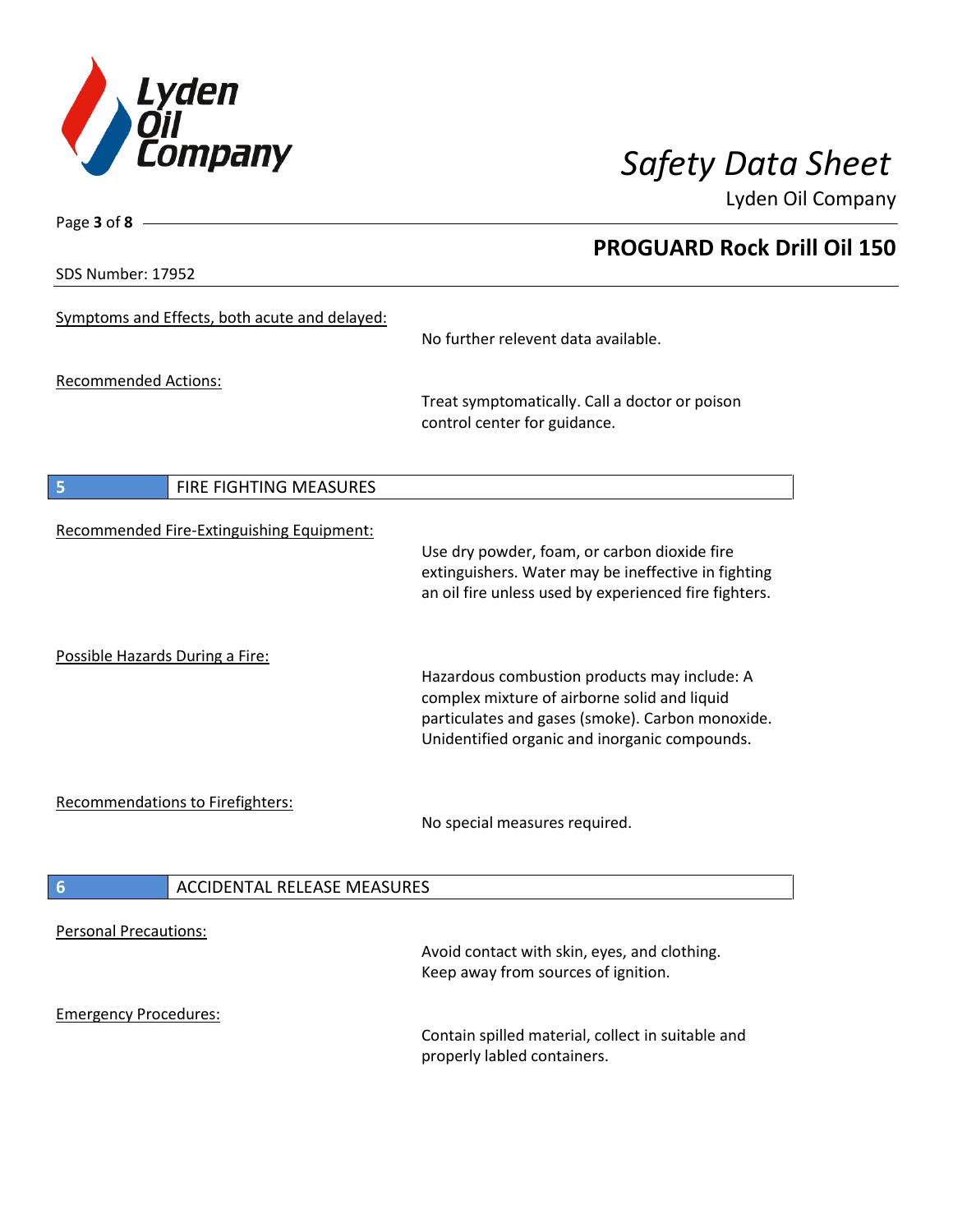

| Page 4 of 8 -                                 |                                                                                 |
|-----------------------------------------------|---------------------------------------------------------------------------------|
|                                               | <b>PROGUARD Rock Drill Oil 150</b>                                              |
| <b>SDS Number: 17952</b>                      |                                                                                 |
| <b>Environmental Precautions:</b>             |                                                                                 |
|                                               | Do not allow to reach sewage system or any water                                |
|                                               | course.                                                                         |
|                                               | Do not allow to enter ground waters.                                            |
| Cleanup Procedures:                           |                                                                                 |
|                                               | Pick up excess with inert absorbant material.                                   |
|                                               |                                                                                 |
| <b>HANDLING AND STORAGE</b><br>$\overline{7}$ |                                                                                 |
| <b>Handling Precautions:</b>                  |                                                                                 |
|                                               | Handle with care and avoid spillage on the floor.                               |
|                                               | Do not cut, weld, drill, grind, braze, or solder<br>container.                  |
|                                               |                                                                                 |
| <b>Storage Requirements:</b>                  | Keep container tightly sealed.                                                  |
|                                               | Keep away from sources of ignition.                                             |
|                                               |                                                                                 |
| $\boldsymbol{8}$                              | EXPOSURE CONTROLS / PERSONAL PROTECTION                                         |
| <b>Exposure Limits:</b>                       |                                                                                 |
|                                               | -64742-65-0 Distillates (petroleum), solvent-dewaxed heavy paraffinic (40-60%): |
|                                               | ACGIH TLV - Long-term value: 5mg/m <sup>3</sup>                                 |
|                                               | OSHA PEL - Long-term value: 5mg/m <sup>3</sup>                                  |
| <b>Engineering Controls:</b>                  |                                                                                 |
|                                               | All ventilation should be designed in accordance                                |
|                                               | with OSHA standard (29 CFR 1910.94).                                            |
| Personal Protective Equipment:                |                                                                                 |
|                                               | Wash hands before breaks and at the end of work.                                |
|                                               | Use safety glasses and gloves.                                                  |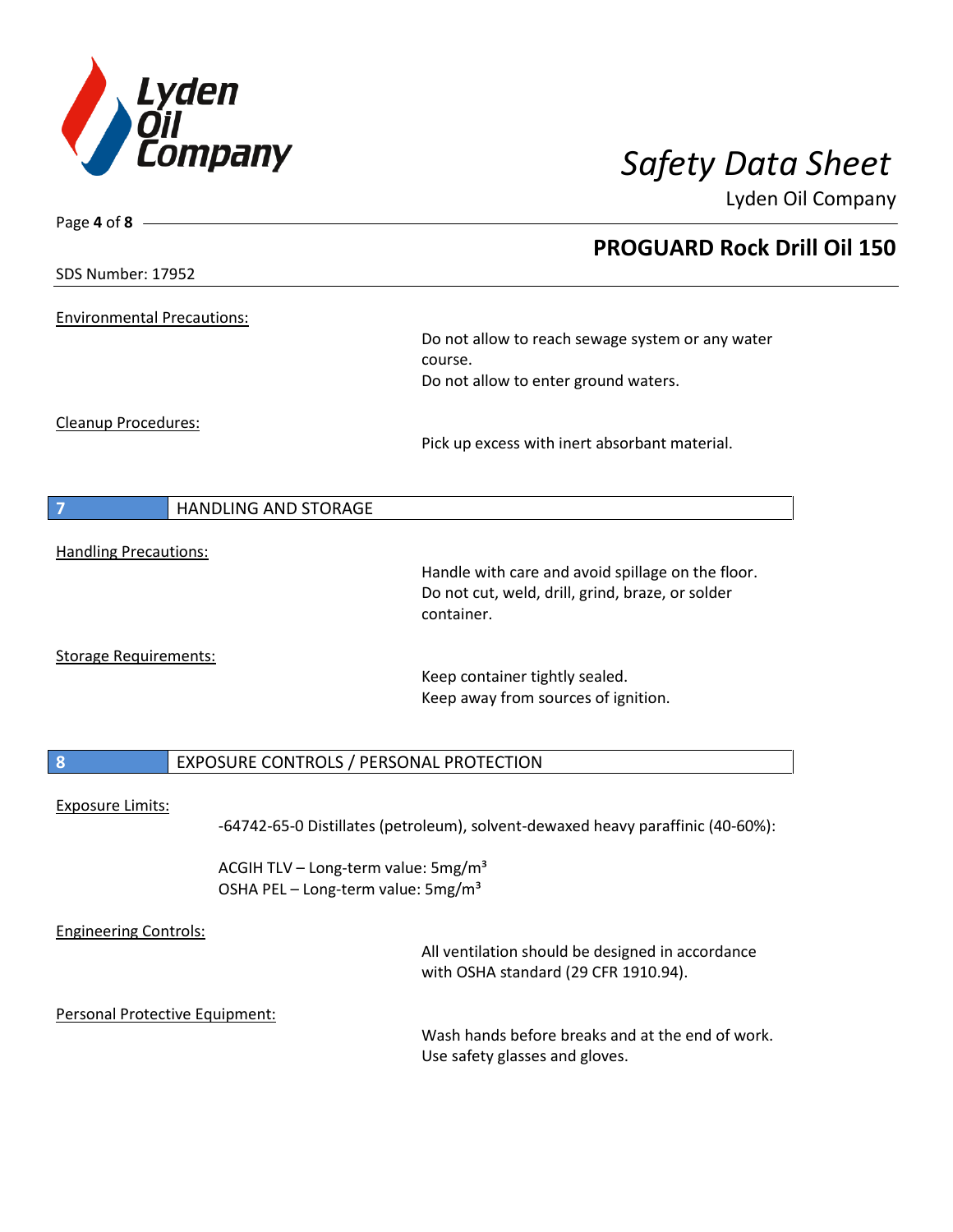

SDS Number: 17952

Page **5** of **8**

## **PROGUARD Rock Drill Oil 150**

# **9** PHYSICAL AND CHEMICAL PROPERTIES

| Color:                        | Amber                                        |
|-------------------------------|----------------------------------------------|
| <b>Physical State:</b>        | Liquid                                       |
| Odor:                         | Sulfur                                       |
| Odor Threshold:               | Data not available                           |
| pH:                           | Data not available                           |
| <b>Melting Point:</b>         | Data not available                           |
| <b>Boiling Point:</b>         | $>425^\circ$ F                               |
| <b>Boiling Range:</b>         | Data not available                           |
| Flash Point:                  | 212.8° C / 415° F (COC Method)               |
| <b>Evaporation Rate:</b>      | Data not available                           |
| Flammability:                 | Data not available                           |
| Flammability Limits:          | Data not available                           |
| Vapor Pressure:               | Data not available                           |
| Vapor Density:                | Data not available                           |
| <b>Relative Density:</b>      | $0.87$ (where water = 1)                     |
| Solubilities:                 | Insoluble in water                           |
| <b>Partition Coefficient:</b> | Data not available                           |
| Auto-Ignition Temperature:    | Data not available                           |
| Decomposition Temperature:    | Data not available                           |
| Viscosity:                    | 150 mm <sup>2</sup> /sec (kinematic at 40°C) |

| <b>10</b>                   | STABILITY AND REACTIVITY |                                              |
|-----------------------------|--------------------------|----------------------------------------------|
| Stability:                  |                          |                                              |
|                             |                          | Stable under normal conditions.              |
| Reactivity:                 |                          |                                              |
|                             |                          | Not reactive under normal conditions.        |
| Conditions to Avoid:        |                          | Extreme temperature, sparks, open flame, and |
|                             |                          | direct sunlight.                             |
| <b>Hazardous Reactions:</b> |                          |                                              |

No known hazardous reactions.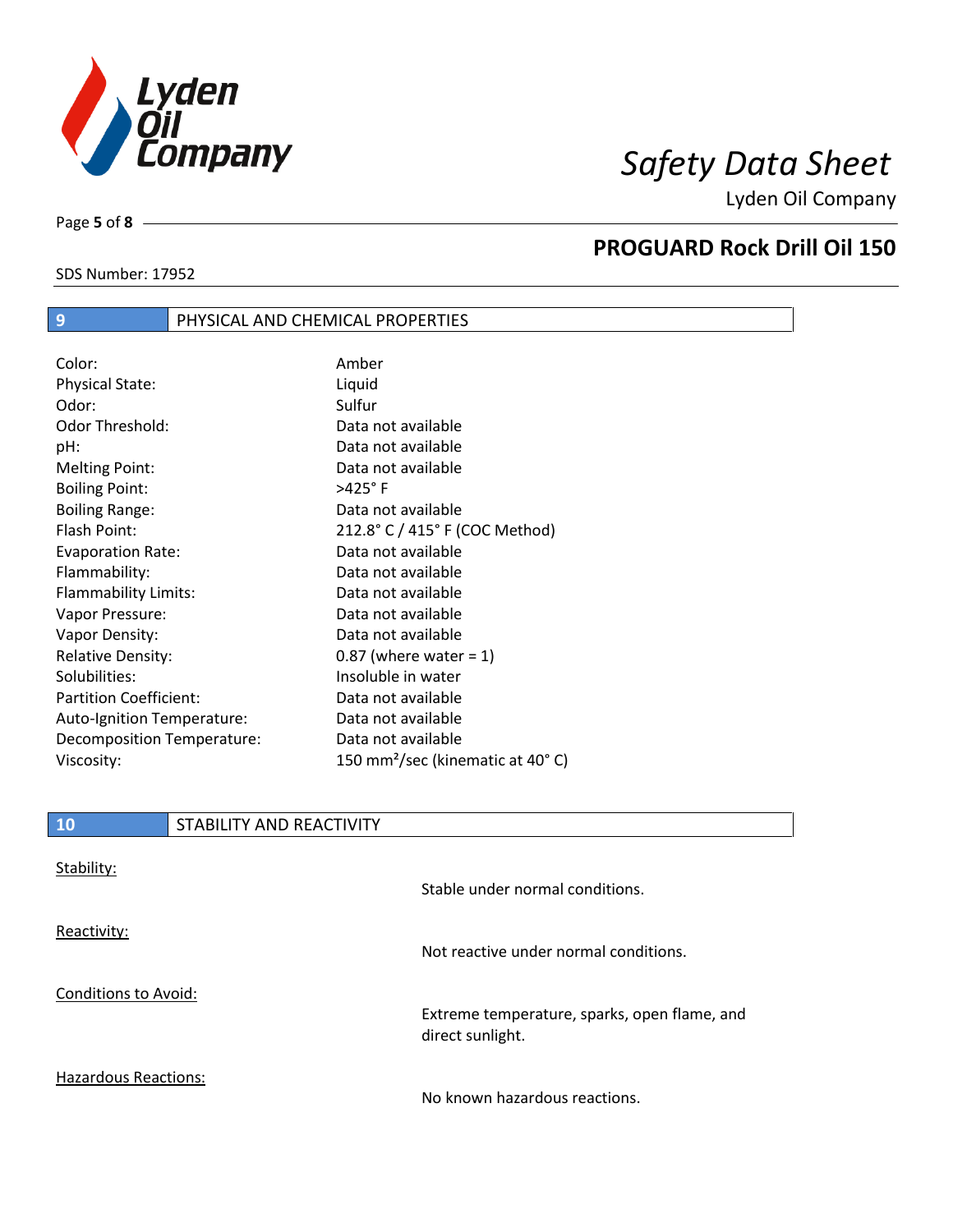

| Page 6 of $8 -$                        |                                                                                                                           |
|----------------------------------------|---------------------------------------------------------------------------------------------------------------------------|
|                                        | <b>PROGUARD Rock Drill Oil 150</b>                                                                                        |
| SDS Number: 17952                      |                                                                                                                           |
| Incompatible Materials:                |                                                                                                                           |
|                                        | No further relevant information available.                                                                                |
| <b>Decomposition Products:</b>         |                                                                                                                           |
|                                        | Hazardous decomposition products are not<br>expected to form.                                                             |
| 11<br><b>TOXICOLOGICAL INFORMATION</b> |                                                                                                                           |
| Routes of Exposure:                    |                                                                                                                           |
|                                        | Skin and eye contact are the primary routes of<br>exposure although exposure may occur following<br>accidental ingestion. |
| <b>Exposure Effects:</b>               |                                                                                                                           |
|                                        | Repeated skin contact may cause dermatitis or an<br>oil acne.                                                             |
| <b>Measures of Toxicity:</b>           | <b>Component Acute Toxicity Estimates:</b>                                                                                |
|                                        | Residual oils, petroleum, solvent dewaxed:                                                                                |
|                                        | Oral LD50: >5000 mg/kg (rat)<br>Dermal LD50: >2000 mg/kg (rabbit)                                                         |
|                                        | Inhalative LC50: 2.18 mg/l (4 hours) (rat)                                                                                |
| Carcinogenic/Mutagenic Precautions:    | Non-carcinogenic and not expected to be<br>mutagentic.                                                                    |
|                                        |                                                                                                                           |

## **12** ECOLOGICAL INFORMATION

Ecological Precautions:

Avoid exposing to the environment.

Ecological Effects:

No specific environmental or aquatic data available.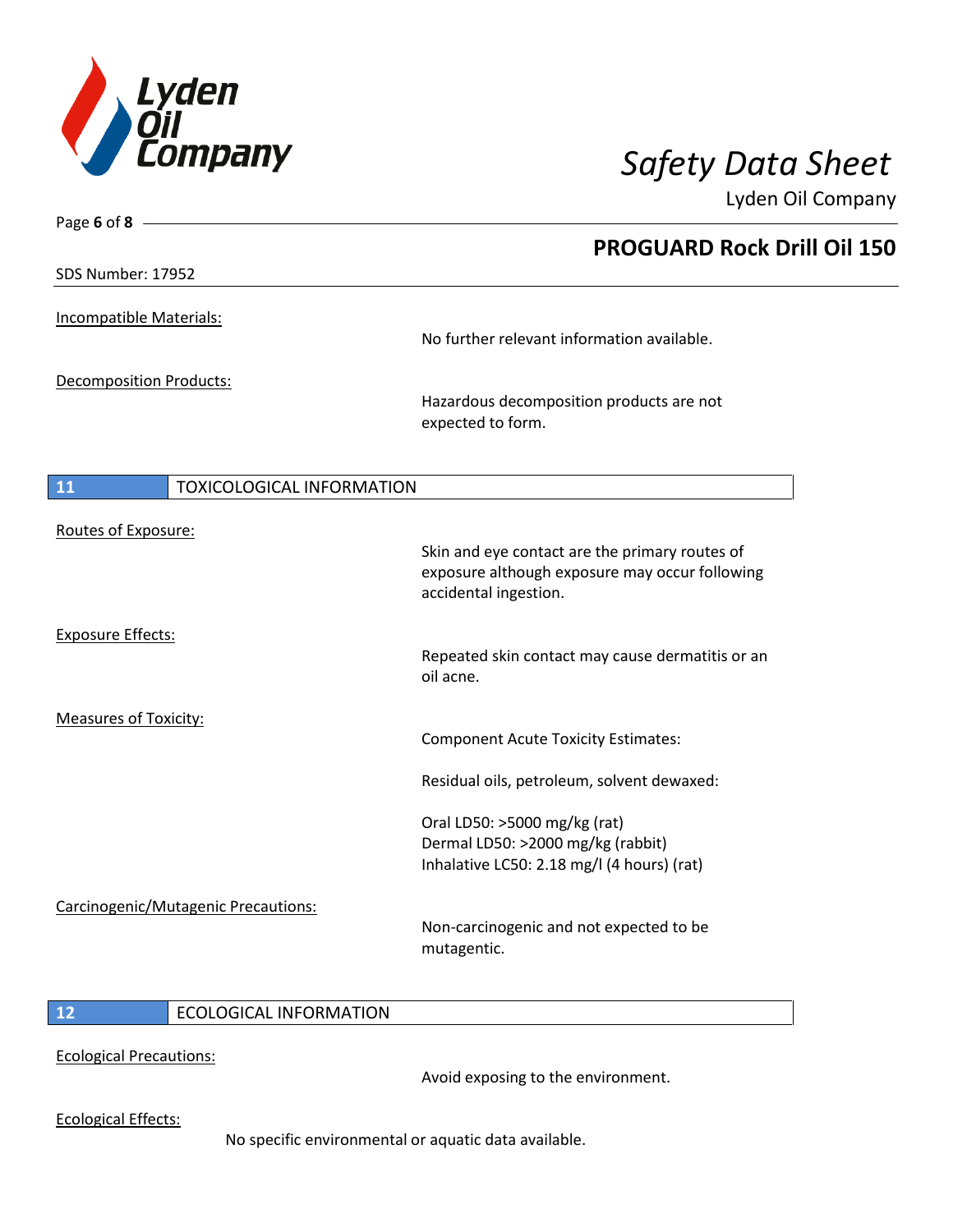

**PROGUARD Rock Drill Oil 150**

Lyden Oil Company

SDS Number: 17952

Page **7** of **8**

| 13                                                         |  | <b>DISPOSAL CONSIDERATIONS</b>           |                                                                                             |
|------------------------------------------------------------|--|------------------------------------------|---------------------------------------------------------------------------------------------|
| Disposal Methods:                                          |  |                                          |                                                                                             |
|                                                            |  |                                          | Dispose of waste material in accordance with all<br>local, state, and federal requirements. |
| Disposal Containers:                                       |  |                                          | Use properly approved container for disposal.                                               |
| <b>Special Precautions:</b>                                |  |                                          | Do not flush to surface waters or drains.                                                   |
| 14                                                         |  | <b>TRANSPORT INFORMATION</b>             |                                                                                             |
| <b>UN Number:</b>                                          |  | Data not available                       |                                                                                             |
| <b>UN Shipping Name:</b><br><b>Transport Hazard Class:</b> |  | Data not available<br>Data not available |                                                                                             |
| Packing Group:                                             |  | Data not available                       |                                                                                             |
| <b>Environmental Hazards:</b>                              |  |                                          |                                                                                             |
|                                                            |  |                                          | Data not available                                                                          |
| <b>Bulk Transport Guidance:</b>                            |  |                                          | Data not available                                                                          |
| <b>Special Precautions:</b>                                |  |                                          | Not regulated by DOT.                                                                       |
|                                                            |  |                                          |                                                                                             |
| <b>REGULATORY INFORMATION</b><br>15                        |  |                                          |                                                                                             |

This material and all of its components are listed on the Inventory of Existing Chemical Substances under the Toxic Substances Control Act.